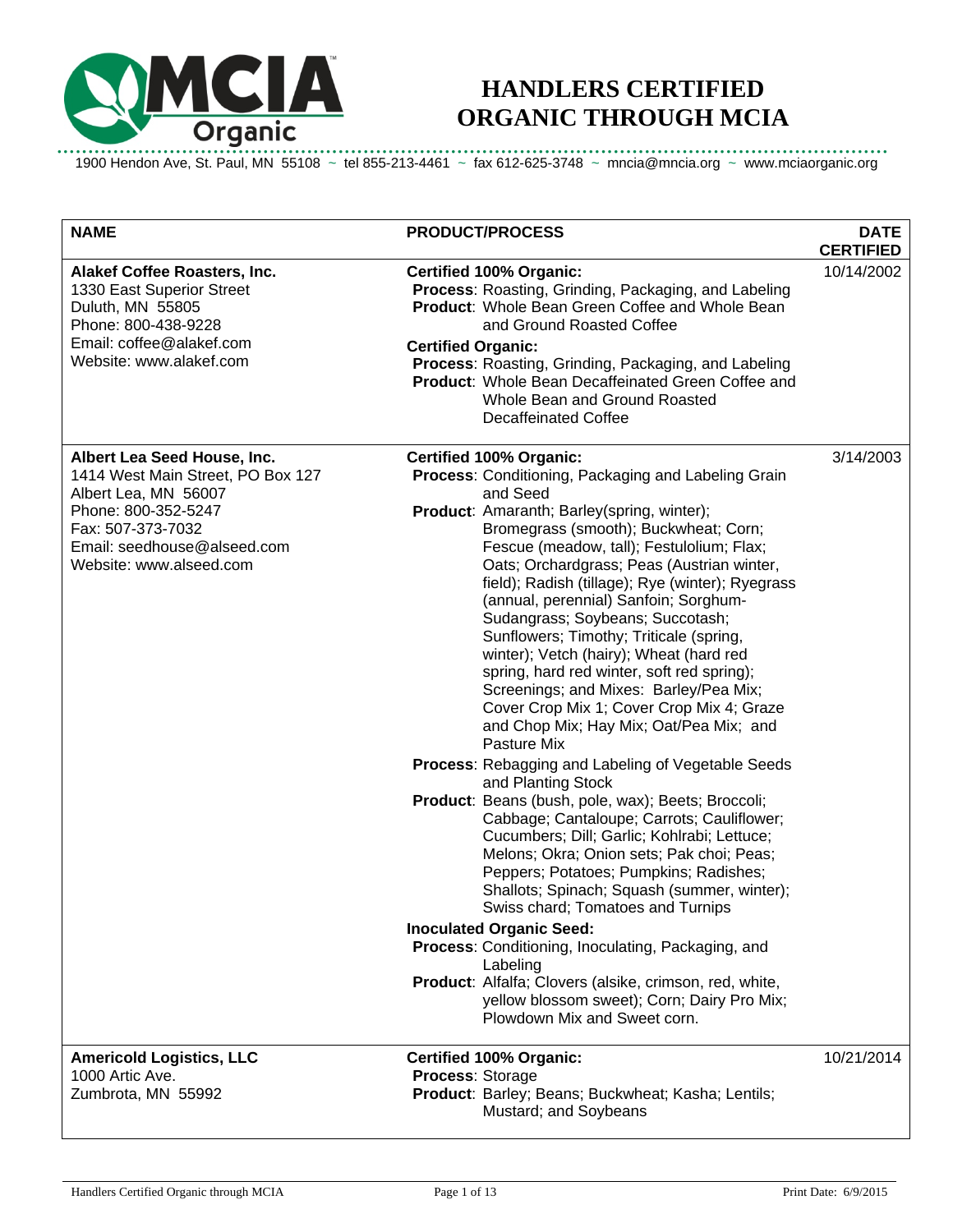| <b>Americold Logistics LLC</b><br>Richards, Dan<br>17113 Co. Rd 29<br>New Ulm, MN 56073<br>Phone: 507-359-2300 (ext 53612)<br>Cell: 507-217-7207<br>Fax: 507-354-1521<br>Email: dan.richards@americold.com                            | <b>Certified 100% Organic:</b><br>Process: Warehousing and Distribution for Grain<br>Millers, Inc.<br>Product: Barley (hulless); Beans (black); Buckwheat;<br>Kasha; Lentils (French; red split); Mustard<br>(brown); and Soybeans                                                                                                                                                                                                                                                                                                                                                                                                         | 12/9/2013  |
|---------------------------------------------------------------------------------------------------------------------------------------------------------------------------------------------------------------------------------------|--------------------------------------------------------------------------------------------------------------------------------------------------------------------------------------------------------------------------------------------------------------------------------------------------------------------------------------------------------------------------------------------------------------------------------------------------------------------------------------------------------------------------------------------------------------------------------------------------------------------------------------------|------------|
| At Last! Gourmet Foods Inc.<br>2101 East 24 Street<br>Minneapolis, MN 55404                                                                                                                                                           | <b>Certified Organic:</b><br>Process: Blending, Cooking, Packaging, and Labeling<br>Product: Lard; Broccoli Soup with Pepperjack Cheese;<br>Carrot Ginger Soup; Three Grain Soup;<br>Baked Potato Soup; Sweet Potato Soup;<br>Tomato Soup; Roasted Tomato Soup;<br>Tomato Lentil Soup; Tomato Mushroom with<br>Cheese Soup; and Wild Rice Bisque                                                                                                                                                                                                                                                                                           | 3/19/2003  |
| <b>B &amp; W Specialty Coffee Co.</b><br>2010 East Hennepin Ave. #70<br>Minneapolis, MN 55413<br>Email: mike@bwjava.com<br>Website: www.bwjava.com                                                                                    | <b>Certified 100% Organic:</b><br>Process: Roasting, Grinding, Packaging, Bottling, and<br>Labeling<br>Product: Ground and Whole Bean Coffee; and Ice<br><b>Coffee Concentrate</b><br><b>Certified Organic:</b><br>Process: Roasting, Grinding, Packaging, Bottling, and<br>Labeling<br>Product: Ground and Whole Bean Decaffeinated<br>Coffee; and Decaffeinated Ice Coffee<br>Concentrate                                                                                                                                                                                                                                                | 10/17/2002 |
| <b>Baird Seed Company</b><br>Baird, Doug<br>1122 Knox Hwy 18<br>Williamsfield, IL 61489<br>Phone: 309-639-2248<br>Fax: 309-639-4224<br>Email: bsc@mymctc.net                                                                          | <b>Certified 100% Organic:</b><br>Process: Conditioning, Packaging, and Labeling of<br>seed<br>Product: Oats; Soybeans; and Wheat (winter) and<br>associated screenings                                                                                                                                                                                                                                                                                                                                                                                                                                                                    | 11/11/2009 |
| Benjamin, Wesley or Susan<br>11736 179 <sup>th</sup> Ave.<br>Park Rapids, MN 56470<br>Phone: 218-820-8713<br>Email: w.sbenjamin@hotmail.com                                                                                           | <b>Certified 100% Organic:</b><br>Process: Roasting, Extruding, Expelling, and Pressing<br>Product: Roasted Corn; Flax pellets and oil; Soybean<br>pellets and oil; and Roasted Sorghum                                                                                                                                                                                                                                                                                                                                                                                                                                                    | 2/2/2013   |
| <b>Bergin Fruit and Nut Company</b><br>Lampiasi, Craig<br>2000 Energy Park Drive<br>St. Paul, MN 55108<br>Phone: 651-642-1234<br>Fax: 651-558-9701<br>Email:<br>customerservice@berginfruitandnut.com<br>Website: www.berginfruit.com | <b>Certified 100% Organic:</b><br>Process: Roasting, Mixing, Packaging, and Labeling<br>Product: Dried fruits; Dry goods; Grains; Herbs; Nut<br>butters; Nuts; Pastas; Pulses; and Snack<br>foods<br><b>Certified Organic:</b><br>Process: Roasting, Grinding, Mixing, Packaging, and<br>Labeling<br>Product: Chocolate products; Dried foods; Dried fruits;<br>Dry goods; Grains; Herbs; Nut butters; Nuts;<br>Oils; Pastas; Pulses; Seasonings; Snack<br>foods; Spices; and Teas<br>Distribution of 100% Organic and Organic products<br>in original packaging<br>Bulk Food Merchandising of 100% Organic and<br><b>Organic products</b> | 8/14/2013  |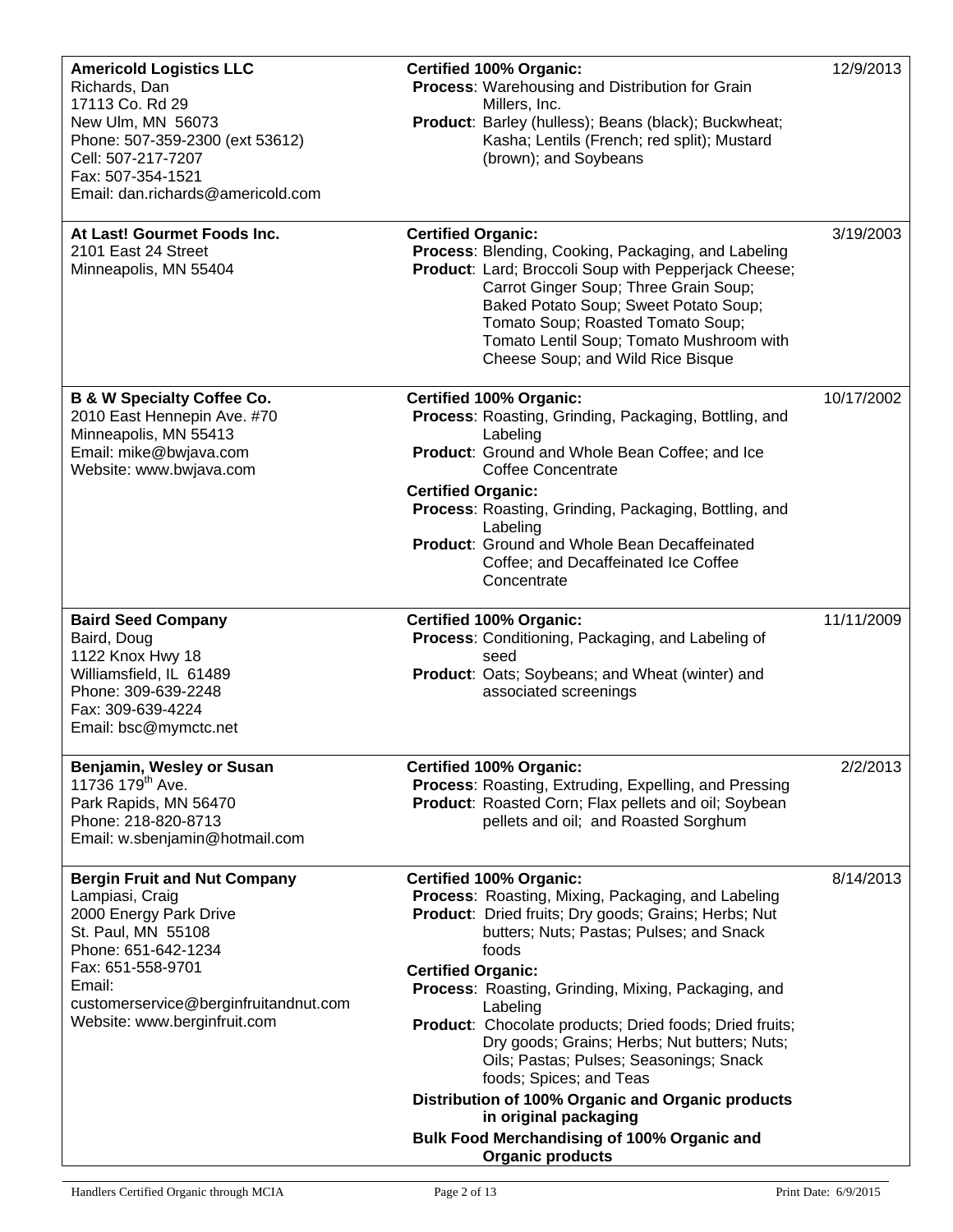| <b>Bootstrap Coffee Roasters</b><br>PO Box 40371<br>St. Paul, MN 55104<br>Website: www.bootstrapcoffeeroasters.com                                                                                                                              | <b>Certified Organic:</b><br>Process: Roasting, Packaging, and Labeling<br>Product: Whole Bean Coffee                                                                                                                                                                                                                                                  | 6/4/2015   |
|-------------------------------------------------------------------------------------------------------------------------------------------------------------------------------------------------------------------------------------------------|--------------------------------------------------------------------------------------------------------------------------------------------------------------------------------------------------------------------------------------------------------------------------------------------------------------------------------------------------------|------------|
| <b>Bull Run Roasting Company, LLC</b><br>Ringate, Wayne<br>14194 Northdale Blvd.<br>Rogers, MN 55374<br>Phone: 952-285-4242<br>Fax: 612-200-0848<br>Email: info@bullruncoffee.com<br>Website: www.bullruncoffee.com                             | <b>Certified 100% Organic:</b><br>Process: Roasting, Grinding, Packaging, and Labeling<br><b>Product: Whole Bean and Ground Coffee</b><br><b>Certified Organic:</b><br>Process: Roasting, Grinding, Packaging, and Labeling<br><b>Product:</b> Whole Bean and Ground Decaffeinated<br>Coffee                                                           | 6/1/2009   |
| Café Imports Fulfillment, LLC<br>2617 E Hennepin Ave<br>Minneapolis, MN 55413<br>Website: www.cafeimports.com                                                                                                                                   | <b>Certified 100% Organic:</b><br>Process: Packaging, Labeling and Distribution at 600<br>Hoover St NE, Minneapolis, MN 55413<br>Product: Whole Bean Green Coffee<br><b>Certified Organic:</b><br>Process: Packaging, Labeling and Distribution at 600<br>Hoover St NE, Minneapolis, MN 55413<br><b>Product: Whole Bean Decaffeinated Green Coffee</b> | 10/18/2002 |
| <b>Cameron's Coffee &amp; Distribution Company</b><br>Castillon, Chris<br>5700 12 <sup>th</sup> Ave. E.<br>Shakopee, MN 55379<br>Phone: 952-374-5017<br>Fax: 952-374-5039<br>Email: chris@cameronscoffee.com<br>Website: www.cameronscoffee.com | <b>Certified Organic:</b><br>Process: Roasting, Grinding, Packaging, and Labeling<br>Product: Ground and Whole Bean Coffee                                                                                                                                                                                                                             | 4/17/2009  |
| <b>Capistran Seed Co.</b><br>19380 - 270th St. SW<br>Crookston, MN 56716-9403<br>Phone: 218-281-7840<br>Fax: 218-281-7840<br>Email: waynecap@rrv.net                                                                                            | <b>Certified 100% Organic:</b><br>Process: Conditioning Grain and Seed<br>Product: Barley; Buckwheat; Corn; Oats; Rye;<br>Soybeans; Vetch; Wheat; and Screenings                                                                                                                                                                                       | 2/10/2003  |
| <b>Caribou Coffee Company, Inc.</b><br>Kucera, Lavonne<br>3900 Lakebreeze Ave. N<br>Brooklyn Center, MN 55429<br>Phone: 763-592-2272<br>Fax: 763-592-2400<br>Email: Ikucera@cariboucoffee.com<br>Website: www.cariboucoffee.com                 | <b>Certified 100% Organic:</b><br>Process: Roasting, Packaging, and Labeling<br><b>Product: Whole Bean Coffee</b>                                                                                                                                                                                                                                      | 10/17/2002 |
| <b>Caves of Faribault</b><br>222 Third St. NE<br>Faribault, MN 55021<br>Phone: 507-334-5260<br>Fax: 507-332-9011<br>Website: www.cavesoffaribault.com                                                                                           | <b>Certified Organic:</b><br>Process: Production, Aging, Packaging, and Labeling<br><b>Product:</b> Whole wheels; Wedges; and Crumbles of<br>Blue cheese and Gorgonzola cheese                                                                                                                                                                         | 9/28/2012  |
| <b>Chicago &amp; Illinois River Marketing, LLC</b><br>11700 S Torrence Ave<br>Chicago, IL 60617                                                                                                                                                 | <b>Certified Organic:</b><br><b>Process: Warehousing and Distribution</b><br><b>Product: Oats</b>                                                                                                                                                                                                                                                      | 4/25/2014  |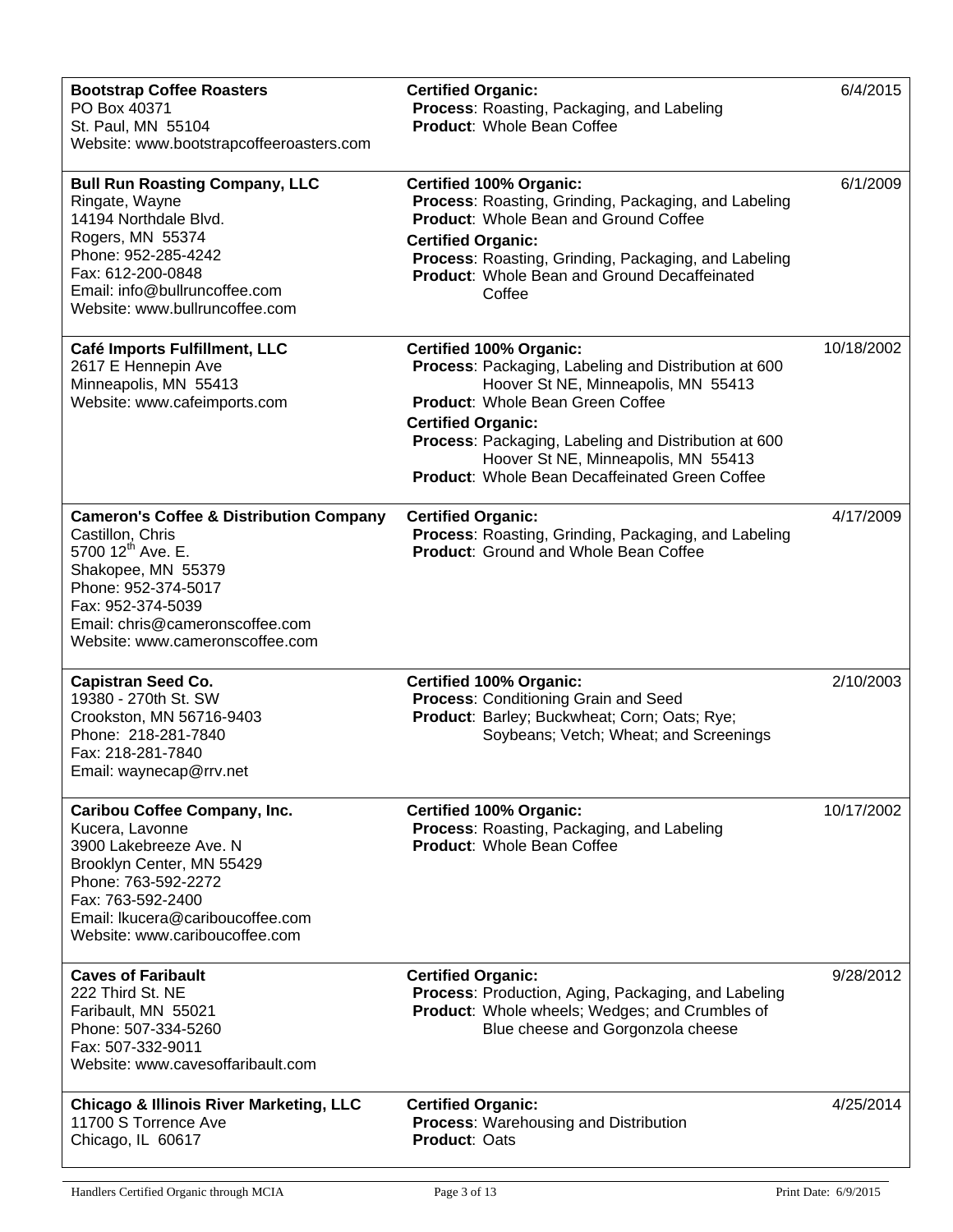| <b>Custom Roasting, Inc.</b><br>Olson, Steven<br>311 12 <sup>th</sup> Ave. S<br>Buffalo, MN 55313<br>Phone: 763-682-4604<br>Fax: 763-682-4609<br>Email: steven@customroasting.net<br>Website: www.customroasting.net | <b>Certified 100% Organic:</b><br>Process: Roasting, Grinding, Packaging, and Labeling<br>Product: Whole Bean and Ground Coffee<br><b>Certified Organic:</b><br>Process: Roasting, Grinding, Packaging, and Labeling<br><b>Product:</b> Whole Bean and Ground Decaffeinated<br>Coffee                                                                                                                                     | 3/11/2003  |
|----------------------------------------------------------------------------------------------------------------------------------------------------------------------------------------------------------------------|---------------------------------------------------------------------------------------------------------------------------------------------------------------------------------------------------------------------------------------------------------------------------------------------------------------------------------------------------------------------------------------------------------------------------|------------|
| <b>Donnay Dairy</b><br>Donnay, Brad<br>11310 155 <sup>th</sup> St.<br>Kimball, MN 55353<br>Phone: 320-398-5362<br>Email: donnaydairy@meltel.net                                                                      | <b>Certified Organic:</b><br><b>Process: Processing, Aging, Packaging and Labeling</b><br>Product: Chevre Goat Cheese; and Granite Ridge<br>Mold Ripened Goat Cheese                                                                                                                                                                                                                                                      | 12/13/2011 |
| <b>Duluth Coffee Company, LLC</b><br>Faust, Eric<br>105 East Superior St.<br>Duluth, MN 55802<br>Phone: 218-464-5025<br>Email: eric@duluthcoffeecompany.com<br>Website: www.duluthcoffeecompany.com                  | <b>Certified 100% Organic:</b><br>Process: Roasting, Packaging, and Labeling<br><b>Product: Whole Bean Coffee</b><br><b>Certified Organic:</b><br>Process: Roasting, Packaging, and Labeling<br><b>Product: Whole Bean Decaffeinated Coffee</b>                                                                                                                                                                           | 5/28/2013  |
| Echo Pointe Farms, Inc.<br>Thorson, Donnie<br>4244 Echo Ave<br>St. Ansgar, IA 50472<br>Phone: 641-590-2598<br>Fax: 641-713-2411<br>Email: dthorsonsta@gmail.com                                                      | <b>Certified 100% Organic:</b><br>Process: Conditioning, Drying, and Storage<br>Product: Barley; Corn; Oats; Soybeans; and Wheat                                                                                                                                                                                                                                                                                          | 11/1/2005  |
| European Roasterie, Inc.<br>250 West Bradshaw St.<br>Le Center, MN 56057<br>Phone: 507-357-2272<br>Fax: 507-357-4478<br>Website: www.euroroast.com                                                                   | <b>Certified 100% Organic:</b><br>Process: Roasting, Grinding, Packaging, and Labeling<br>Product: Ground and Whole Bean Coffee<br><b>Certified Organic:</b><br>Process: Roasting, Grinding, Packaging, and Labeling<br><b>Product:</b> Ground and Whole Bean Decaffeinated<br>Coffee; and Ground Flavored Coffee                                                                                                         | 9/25/2003  |
| <b>Falk's Seed Farm</b><br>Falk, Jim<br>1170 Highway 9 NE<br>Murdock, MN 56271<br>Phone: 320-875-4341<br>Fax: 320-875-4342<br>Email: falkseed@westtechwb.com<br>Website: falkseed.com                                | <b>Certified 100% Organic:</b><br>Process: Conditioning, Packaging, Labeling and<br>Storing Grain and Seed<br>Product: Barley; Flax; Oats; Peas (field); Rye;<br>Soybeans; Wheat; and Screenings                                                                                                                                                                                                                          | 6/17/2002  |
| <b>Farmer to Farmer</b><br>N9215 130 <sup>th</sup> St<br>Downing, WI 54734<br>Phone: 715-643-3603<br>Email: info@farmertofarmer.org<br>Website: farmertofarmer.org                                                   | <b>Certified 100% Organic:</b><br>Process: Grinding, Packaging, and Labeling at Farmer<br>to Farmer<br><b>Product:</b> Whole Bean Green Coffee and Whole Bean<br>and Ground Roasted Coffee<br><b>Certified Organic:</b><br>Process: Grinding, Packaging, and Labeling at Farmer<br>to Farmer<br><b>Product:</b> Whole Bean Decaffeinated Green Coffee and<br>Whole Bean and Ground Roasted<br><b>Decaffeinated Coffee</b> | 9/30/2011  |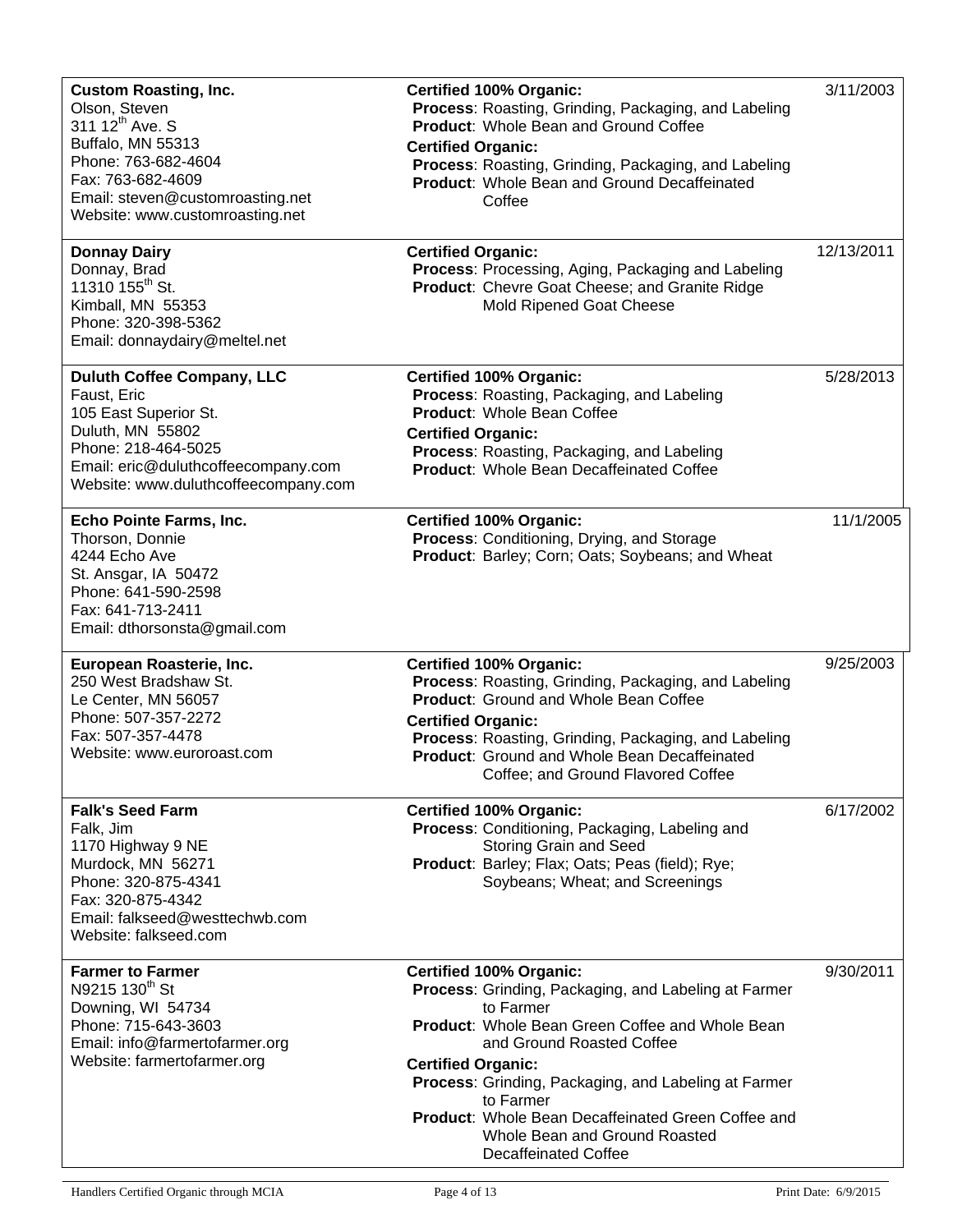| Fischer's United Supply, Inc.<br>Fischer, Luke<br>144 13 <sup>th</sup> Ave NE<br>Minneapolis, MN 55413<br>Phone: 612-379-3333<br>Fax: 612-379-7806<br>Email: ljf@bakerschoicebrands.com<br>Website: bakerschoicebrands.com           | <b>Certified Organic:</b><br>Process: Mixing, Packaging, and Labeling<br>Product: Triple Crown Organic BBQ Sauce                                                                                          | 3/26/2014  |
|--------------------------------------------------------------------------------------------------------------------------------------------------------------------------------------------------------------------------------------|-----------------------------------------------------------------------------------------------------------------------------------------------------------------------------------------------------------|------------|
| <b>Gemstone Organic, LLC</b><br>PO Box 88054<br>Los Angeles, CA 90009                                                                                                                                                                | <b>Certified 100% Organic:</b><br>Process: Blending, Packaging, and Labeling<br>Product: Cremes; Hydrosols; and Oat bath                                                                                  | 9/28/2012  |
| <b>Global Sterilization and Fumigation</b><br>605 S Wayland Ave<br>Sioux Falls, SD 57103                                                                                                                                             | <b>Certified 100% Organic:</b><br><b>Process: Steam Sterilization</b><br>Product: Soybean chips; and Sunflower seed                                                                                       | 4/22/2015  |
| <b>Great Tea Road Company LLC</b><br>To, Titima<br>PO Box 594<br>Shakopee, MN 55379<br>Phone: 612-278-2362<br>Email: service@greattearoad.com<br>Website: www.greatearoad.com                                                        | <b>Certified 100% Organic:</b><br><b>Process: Packaging and Labeling</b><br><b>Product: Teas</b>                                                                                                          | 11/10/2014 |
| <b>Haberer Seed Farms/</b><br>Haberer Foods International, Inc.<br>14710 County Road 1<br>Morris, MN 56267                                                                                                                           | <b>Certified 100% Organic:</b><br>Process: Custom cleaning/conditioning products for<br>further processing<br>Product: Beans (dry edible); Peas (field); Soybeans;<br>Wheat; Whole grains; and Screenings | 3/3/2014   |
| <b>Hanson Seeds</b><br>Hanson, Gary<br>68276 Co. Rd 16<br>Fairfax, MN 55332<br>Phone: 507-828-3728<br>Fax: 507-426-7320<br>Email: hans@mytywireless.com                                                                              | <b>Certified 100% Organic:</b><br>Process: Conditioning, Packaging, Labeling and<br>Storage<br><b>Product:</b> Small Grains; Soybeans; and Screenings                                                     | 8/21/2002  |
| Harrington Seeds, Inc.<br>Harrington, Jeff<br>2586 Bradleyville Road<br>Reese, MI 48757<br>Phone: 989-868-4750<br>Fax: 989-868-3671<br>Email: Jhseeds@aol.com                                                                        | <b>Certified 100% Organic:</b><br>Process: Conditioning, Packaging, and Labeling<br>Product: Beans (dry edible); Soybeans; Wheat; and<br>Screenings                                                       | 5/21/2010  |
| <b>Identity Preserved Ingredients, LLC</b><br>Boeddeker, Jay<br>PO Box 95<br>Hillsboro, ND 58045<br>Phone: 701-636-3500<br>Cell: 701-430-1553<br>Fax: 701-636-5353<br>Email: ipi@ipingredients.com<br>Website: www.ipingredients.com | <b>Certified 100% Organic:</b><br>Process: Processing, Packaging, and Labeling<br>Product: Barley; Buckwheat; Canola; Emmer; Flax;<br>Lentils; Peas (green, yellow); Soybeans; and<br>Wheat               | 8/2/2012   |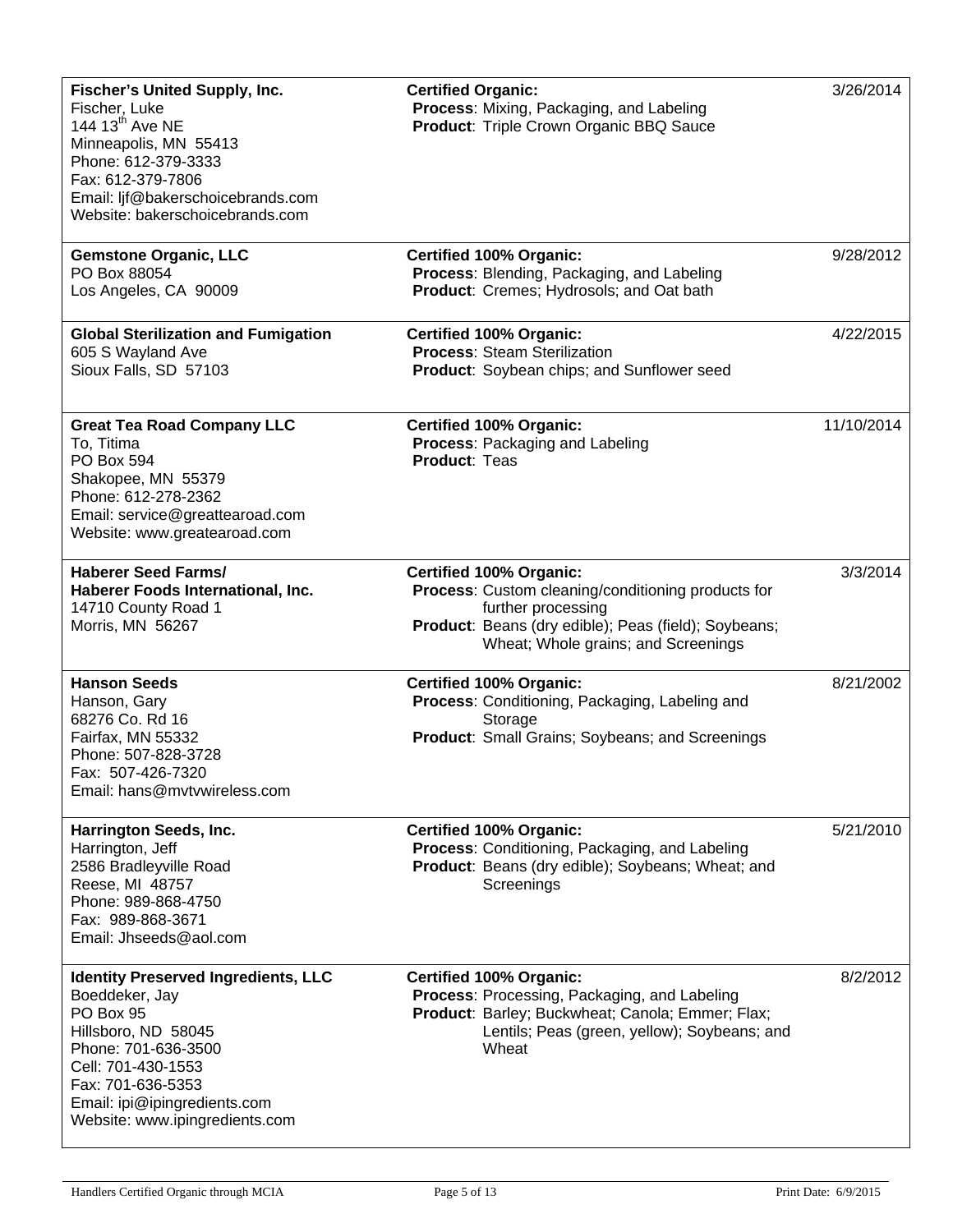| Karlsburger Foods, Inc.<br>3236 Chelsea Rd. W<br>Monticello, MN 55362<br>Phone: 763-295-2273<br>Fax: 763-295-4220<br>Website: www.karlsburger.com                                                                                 | <b>Certified 100% Organic:</b><br><b>Process: Mixing</b><br><b>Product: Vegetable Stock</b><br><b>Certified Organic:</b><br>Process: Mixing, Cooking, Packaging, and Labeling<br>Product: Chicken Soup Base and Vegetable Soup<br><b>Base</b>                                                                                                                                                                                                                                                                                                                                                                                                                                                                          | 10/14/2003 |
|-----------------------------------------------------------------------------------------------------------------------------------------------------------------------------------------------------------------------------------|------------------------------------------------------------------------------------------------------------------------------------------------------------------------------------------------------------------------------------------------------------------------------------------------------------------------------------------------------------------------------------------------------------------------------------------------------------------------------------------------------------------------------------------------------------------------------------------------------------------------------------------------------------------------------------------------------------------------|------------|
| Kay's Processing, LLC<br>Kazemzadeh, Massoud<br>100 $1st$ Ave SE<br>Clara City, MN 56222<br>Phone: 320-847-3220<br>Cell: 612-308-0571<br>Fax: 320-847-3110<br>Email: massoud@kaysprocess.com<br>Website: kaysprocess.com          | <b>Certified Organic:</b><br>Process: Processing, Packaging, and Labeling<br>Product: Cookie Bites; Brown Puffed Rice Puffs; White<br>Puffed Rice Puffs; Brown Rice Crisps;<br>Quinoa Blends; Rice Puffs; Rice Puffs<br>Banana; Rice Puffs Strawberry; 40% Soy<br>Crisps; and Soy TVP                                                                                                                                                                                                                                                                                                                                                                                                                                  | 11/19/2013 |
| Kingsbury Elevator, Inc.<br>Lindborg, Edgar<br>5621 South Hwy 35<br>Kingsbury, IN 46345<br>Phone: 219-393-5581<br>Fax: 219-393-5475<br>Email: edgar@csinet.net                                                                    | <b>Certified 100% Organic:</b><br>Process: Grinding, Conditioning, Packaging, Labeling,<br>and Storage<br>Product: Alfalfa pellets; Alfalfa pellet meal; Dehydrated<br>alfalfa meal; Barley; Corn; Hominy meal;<br>Milo; Soybeans; Soybean meal; Wheat; and<br>Wheat midds                                                                                                                                                                                                                                                                                                                                                                                                                                             | 3/26/2004  |
| Log House Foods, Inc.<br>700 Berkshire Lane North<br>Plymouth, MN 55441                                                                                                                                                           | <b>Certified Organic:</b><br>Process: Packaging, and Labeling<br>Product: Coconut Oil (Refined; Expeller pressed); and<br>Virgin Coconut Oil (Unrefined; Cold pressed)                                                                                                                                                                                                                                                                                                                                                                                                                                                                                                                                                 | 9/30/2013  |
| Loon Liquors, LLC<br>Rossi, Simeon<br>1325 Armstrong Rd<br>Northfield, MN 55057<br>Cell: 651-272-6230<br>Email: simeon@loonliquors.com                                                                                            | <b>Certified Organic:</b><br>Process: Distilling, Bottling, and Labeling<br>Product: Loonshine White Whiskey; Metropoligin; and<br>Spent Wheat Barley Mash                                                                                                                                                                                                                                                                                                                                                                                                                                                                                                                                                             | 12/23/2013 |
| Lund Food Holdings, Inc.<br>Steigerwald, Rick<br>4100 West 50 <sup>th</sup> St, Suite 2100<br>Edina, MN 55424<br>Phone: 612-279-6281<br>Fax: 612-722-2435<br>Email: Rick.Steigerwald@LFHI.com<br>Website: www.lundsandbyerlys.com | <b>Certified Organic Retailer</b><br>Retail Distribution and Sale of Bulk and Packaged<br>Fruits; Vegetables and Herbs; Packaged Nuts; Seeds<br>and Dried Fruits; and Processed Salad Dressings; Tofu<br>and Snack Mixes.<br><b>Distribution Center</b><br>2700 East 28 <sup>th</sup> St, Suite A, Minneapolis, MN 55406<br><b>Store Locations:</b><br><b>Burnsville Byerly's</b><br>401 East County Rd 42, Burnsville, MN 55306<br><b>Chanhassen Byerly's</b><br>800 West 78 <sup>th</sup> St, Chanhassen, MN 55317<br>Eagan Byerly's<br>1299 Promenade Place, Eagan, MN 55121<br><b>Edina Byerly's</b><br>7171 France Ave S, Edina, MN 55435<br><b>Edina Lunds</b><br>3945 West 50 <sup>th</sup> St, Edina, MN 55424 | 3/16/2009  |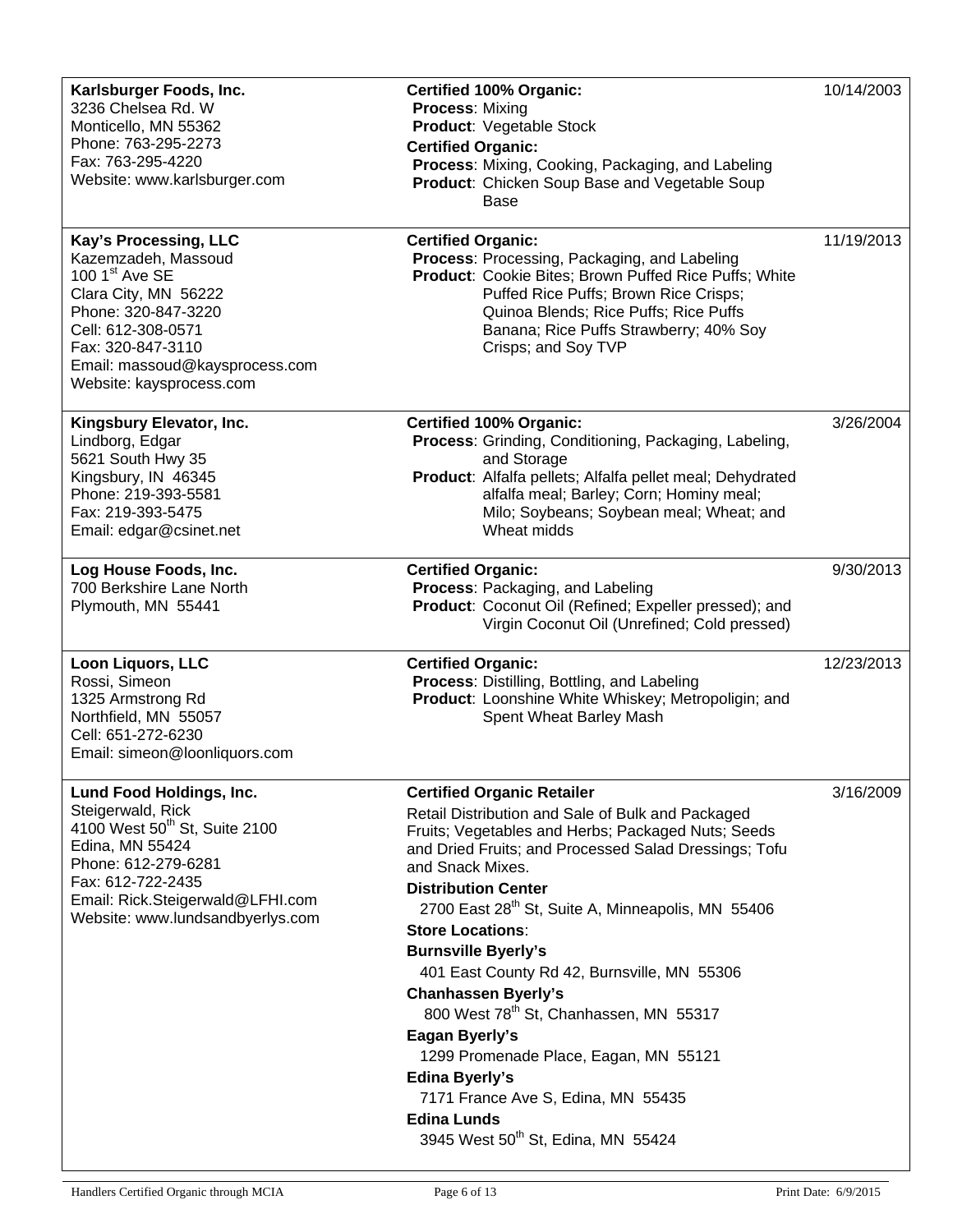| Lund Food Holdings, Inc. (continued)                                                                                                                                                         | <b>Ford Parkway Lunds</b><br>2128 Ford Parkway, St. Paul, MN 55116<br><b>Golden Valley Byerly's</b><br>5725 Duluth St, Golden Valley, MN 55422<br><b>Hennepin Lunds</b><br>1201 Hennepin Ave, Minneapolis, MN 55403<br><b>Lake Street Lunds</b><br>1450 West Lake St, Minneapolis, MN 55408<br><b>Maple Grove Byerly's</b><br>12880 Elm Creek Blvd, Maple Grove, MN 55369<br><b>Minnetonka Lunds</b><br>11400 Highway 7, Minnetonka, MN 55305<br><b>Navarre Lunds</b><br>3333 Shoreline Drive, Navarre, MN 55392<br><b>Normandale Lunds</b><br>5159 West 98 <sup>th</sup> St, Bloomington, MN 55437<br><b>Penfield Lunds</b><br>115 E 10 <sup>th</sup> St, St. Paul, MN 55101<br><b>Penn Avenue Lunds</b><br>6228 Penn Ave S, Richfield, MN 55423<br><b>Plymouth Lunds</b><br>3455 Vicksburg Lane, Plymouth, MN 55447<br><b>Prior Lake Lunds</b><br>16731 Highway 13, Prior Lake, MN 55372<br><b>Ridgedale Byerly's</b><br>13081 Ridgedale Drive, Minnetonka, MN 55305<br>Roseville Byerly's<br>1601 West County Road C, Roseville, MN 55113<br>St. Cloud Byerly's<br>2510 West Division St, St. Cloud, MN 56301<br>St. Louis Park Byerly's<br>3777 Park Center Blvd, St. Louis Park, MN 55416<br>St. Paul Byerly's<br>1959 Suburban Ave, St. Paul, MN 55119<br><b>University and Central Lunds</b><br>25 University Ave SE, Minneapolis, MN 55414<br><b>Wayzata Lunds</b><br>1151 Wayzata Blvd, Wayzata, MN 55391 |           |
|----------------------------------------------------------------------------------------------------------------------------------------------------------------------------------------------|--------------------------------------------------------------------------------------------------------------------------------------------------------------------------------------------------------------------------------------------------------------------------------------------------------------------------------------------------------------------------------------------------------------------------------------------------------------------------------------------------------------------------------------------------------------------------------------------------------------------------------------------------------------------------------------------------------------------------------------------------------------------------------------------------------------------------------------------------------------------------------------------------------------------------------------------------------------------------------------------------------------------------------------------------------------------------------------------------------------------------------------------------------------------------------------------------------------------------------------------------------------------------------------------------------------------------------------------------------------------------------------------------------------------|-----------|
| <b>Meadowland Soy</b><br>Baldus, Lon<br>25333 710th Ave<br>Grand Meadow, MN 55936<br>Cell: 507-459-5151<br>Fax: 507-754-5470<br>Email: meadowlandsoy@gmail.com<br>Website: meadowlandsoy.com | <b>Certified 100% Organic:</b><br>Process: Conditioning, Packaging, and Labeling<br><b>Product:</b> Small grains; Soybeans; and Screenings                                                                                                                                                                                                                                                                                                                                                                                                                                                                                                                                                                                                                                                                                                                                                                                                                                                                                                                                                                                                                                                                                                                                                                                                                                                                         | 5/28/2013 |
| <b>Metro Produce Distributors, Inc.</b><br>Jaspers, Bill<br>2700 East 28th Street<br>Minneapolis, MN 55406<br>Phone: 612-436-3824                                                            | <b>Certified Organic:</b><br>Process: Cutting, Coring, Packaging, and Labeling<br>Product: Cantaloupe; Ginger; Pineapple; and<br>Watermelon                                                                                                                                                                                                                                                                                                                                                                                                                                                                                                                                                                                                                                                                                                                                                                                                                                                                                                                                                                                                                                                                                                                                                                                                                                                                        | 9/17/2013 |
| Cell: 952-380-6334<br>Email: bill@metroproduce.com                                                                                                                                           | <b>Process: Repackaging, and Labeling</b><br><b>Product: Bulk Cucumbers</b>                                                                                                                                                                                                                                                                                                                                                                                                                                                                                                                                                                                                                                                                                                                                                                                                                                                                                                                                                                                                                                                                                                                                                                                                                                                                                                                                        |           |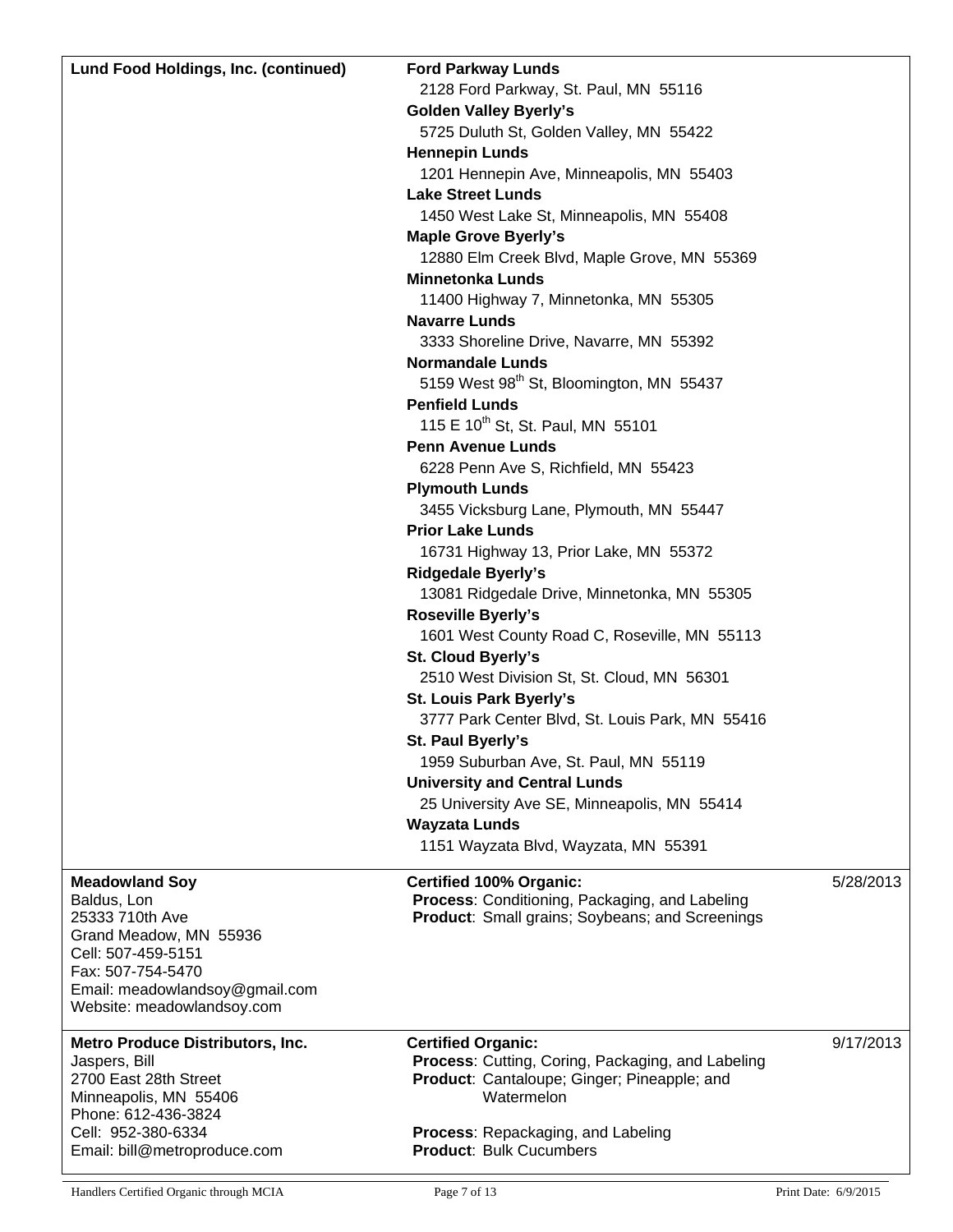| <b>Michigan Crop Improvement Association</b><br>Palmer, C. James<br>PO Box 21008<br>Lansing, MI 48909<br>Phone: 517-332-3546<br>Fax: 517-332-8234<br>Email: palmerj@michcrop.com<br>Website: www.michcrop.com          | <b>Certified 100% Organic:</b><br>Process: Conditioning, Packaging, and Labeling<br>Product: Barley; Beans (dry edible); Clover; Corn;<br>Oats; Safflowers; Soybeans; Spelt;<br>Sunflowers; and Wheat                                                                                                                                                                                                                                                                                                                                                                        | 8/1/2007  |
|------------------------------------------------------------------------------------------------------------------------------------------------------------------------------------------------------------------------|------------------------------------------------------------------------------------------------------------------------------------------------------------------------------------------------------------------------------------------------------------------------------------------------------------------------------------------------------------------------------------------------------------------------------------------------------------------------------------------------------------------------------------------------------------------------------|-----------|
| <b>Midwest Protein</b><br>Larson, Gordon<br>100 4th Street South, PO Box 187<br>Grove City, MN 56243<br>Phone: 320-857-2829<br>Fax: 320-857-2860                                                                       | <b>Certified 100% Organic:</b><br><b>Process: Extruding and Expelling</b><br>Product: Extruded Soy meal; Expelled Soy meal; and<br><b>Expelled Soy oil</b><br><b>Process: Storing and Transloading</b><br>Product: Corn; Soybeans; and Wheat                                                                                                                                                                                                                                                                                                                                 | 6/11/2007 |
| Mille Lacs Wild Rice Corp.<br>Ratuski, Chris<br>PO Box 200<br>25300 Paddy Ave.<br>Aitkin, MN 56431<br>Phone: 218-927-2740<br>Fax: 218-927-6124<br>Email: sales@canoewildrice.com<br>Website: www.canoewildrice.com     | <b>Certified 100% Organic:</b><br>Process: Processing, Bulk Packaging and Labeling<br>Product: Wild Rice for further processing                                                                                                                                                                                                                                                                                                                                                                                                                                              | 9/12/2008 |
| <b>MorningStar Coffee Co.</b><br>Vido, Jose<br>2309 Snelling Ave.<br>Minneapolis, MN 55404<br>Phone: 612-729-9310<br>Fax: 612-729-9601<br>Website: morningstarcoffee.com                                               | <b>Certified 100% Organic:</b><br>Process: Roasting, Grinding, Packaging, and Labeling<br>Product: Ground and Whole Bean Coffee<br><b>Certified Organic:</b><br>Process: Roasting, Grinding, Packaging, and Labeling<br>Product: Ground and Whole Bean Coffee; and<br>Ground and Whole Bean Decaffeinated<br>Coffee                                                                                                                                                                                                                                                          | 2/25/2003 |
| <b>MPLS Juice</b><br>Truce<br>1428 W 32 <sup>nd</sup> St<br>Minneapolis, MN 55408<br>Phone: 612-825-1684<br>Email: info@drinktruce.com<br>Website: www.drinktruce.com                                                  | <b>Certified 100% Organic:</b><br>Process: Pressing, Mixing, Packaging, and Labeling<br>Product: Fresh Pressed Juice: A.M.P; Easy Greens;<br>Glow Greens; Hardcore Greens; Immunity;<br>Morning Greens; Restart; and Roots                                                                                                                                                                                                                                                                                                                                                   | 2/20/2015 |
| Nikola's Biscotti & European Specialties, Co<br>Itskovich, Michael<br>8301 Grand Ave S, Suite 110<br>Bloomington, MN 55420<br>Phone: 952-746-3007<br>Email: donn@drinthekitchen.com<br>Website: www.drinthekitchen.com | Organic:<br>Process: Mixing, Sprouting, Dehydrating, Packaging,<br>and Labeling<br>Product: Sprouted flax; Dr. In The Kitchen Flackers<br>Flax Seed Crackers: Sun-ripened Tomato &<br>Basil; Dr. In The Kitchen Seedsters Sprouted<br>Seed Snacks: Cinnamon & Currants; Sea<br>Salt & Black Pepper; Sweet & Smoky<br>Barbeque; and Sweet Onion & Garlic<br><b>Certified Made with Organic:</b><br>Process: Mixing, Dehydrating, Packaging, and<br>Labeling<br>Product: Dr. In The Kitchen Flackers Flax Seed<br>Crackers: Cinnamon & Currants; Dill;<br>Rosemary; and Savory | 4/24/2014 |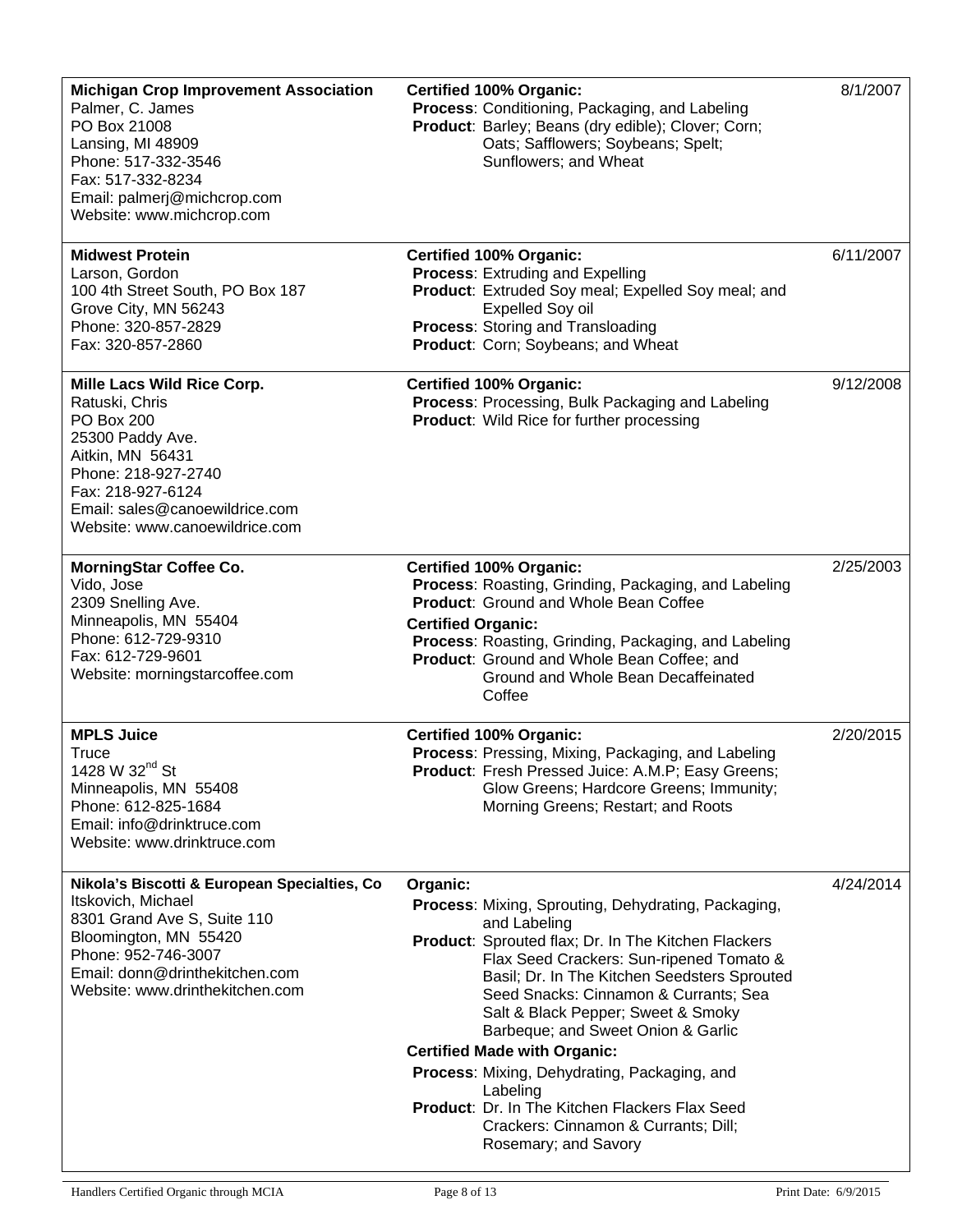| <b>North Bay Trading Company</b><br>PO Box 129<br>13904 E US 2<br>Brule, WI 54820<br>Phone: 715-372-5031<br>Fax: 715-372-4975<br>Email: sales@northbaytrading.com<br>Website: www.northbaytrading.com  | <b>Certified 100% Organic:</b><br>Process: Packaging, and Labeling<br>Product: Lentils; Mushrooms (air dried); Vegetables;<br>and Wild Rice<br><b>Certified Organic:</b><br>Process: Packaging, and Labeling<br>Product: Fruits; Fruits (air dried); Fruits (freeze dried);<br>Nuts; Vegetables; Vegetables (air dried);<br>Vegetables (air and freeze dried);<br>Vegetables (drum dried); Vegetables (spray<br>dried); and Vegetables (freeze dried)                                                                                                       | 9/11/2006  |
|--------------------------------------------------------------------------------------------------------------------------------------------------------------------------------------------------------|-------------------------------------------------------------------------------------------------------------------------------------------------------------------------------------------------------------------------------------------------------------------------------------------------------------------------------------------------------------------------------------------------------------------------------------------------------------------------------------------------------------------------------------------------------------|------------|
| <b>Paradise Roasters</b><br>Blasky, Charlie<br>6250 Bunker Lake Blvd, Suite 211<br>Ramsey, MN 55303<br>Phone: 763-433-0626<br>Email: charlie@paradiseroasters.com<br>Website: www.paradiseroasters.com | <b>Certified 100% Organic:</b><br>Process: Roasting, Grinding, Packaging, and Labeling<br>Product: Whole Bean and Ground Coffee<br><b>Certified Organic:</b><br>Process: Roasting, Grinding, Packaging, and Labeling<br><b>Product: Whole Bean and Ground Decaffeinated</b><br>Coffee                                                                                                                                                                                                                                                                       | 1/19/2011  |
| <b>PouchTec Industries, LLC</b><br>Vierzba, Steve<br>347 Glen St<br>Foley, MN 56329<br>Phone: 320-968-4868 ext. 221<br>Fax: 320-968-4870<br>Email: svierzba@pouchtec.com<br>Website: www.pouchtec.com  | <b>Certified Organic:</b><br>Process: Blending, Packaging, and Labeling in shelf<br>stable flexible pouches<br>Product: Baby and Toddler Food; Coconut milk;<br>Energy Food; Fiber & Protein Fruit & Veggie<br>Blends; Fruit; Fruit & Vegetable Twists;<br>Grains Homestyle Meals; Greek Yogurt; Milk<br>and Fruit pouches; On-The-Go snacks;<br>Smoothies; and Treats<br><b>Certified Made with Organic:</b><br>Process: Blending, Packaging, and Labeling in shelf<br>stable flexible pouches<br><b>Product:</b> Energy Gel Shots; Milk and Fruit pouches | 10/25/2006 |
| Rancher's Legacy Meat Co.<br>4301 White Bear Parkway<br>Vadnais Heights, MN 55110<br>Phone: 651-366-6560<br>Fax: 651-429-9779<br>Website: www.rancherslegacy.com                                       | <b>Certified 100% Organic:</b><br>Process: Trimming, Cutting, Grinding, Packaging and<br>Labeling<br>Product: Ground and Cut Beef                                                                                                                                                                                                                                                                                                                                                                                                                           | 9/27/2012  |
| <b>Rein Juicery</b><br>Anglemeyer, Nick<br>2036 South Bend Ave.<br>South Bend, IN 46637<br>Phone: 574-370-4183<br>Email: nick@reinjuice.com<br>Website: www.reinjuice.com                              | <b>Certified Organic:</b><br>Process: Juicing, Packaging and Labeling<br>Product: Raw Fruit & Vegetable Juices: Beet Box;<br>Gangster Green; Immune Booster; Ninja<br>Verde; The Cleopatra; The Root; and The<br>Seeger                                                                                                                                                                                                                                                                                                                                     | 3/25/2015  |
| <b>Rex Roasting Co.</b><br>Weber, Chris<br>PO Box 150, 900 Wabash Ave.<br>Terre Haute, IN 47808                                                                                                        | <b>Certified 100% Organic:</b><br>Process: Roasting, Packaging, and Labeling<br><b>Product: Whole Bean Coffee</b><br><b>Certified Organic:</b><br>Process: Roasting, Packaging, and Labeling<br><b>Product:</b> Whole Bean Coffee and Whole Bean<br><b>Decaffeinated Coffee</b>                                                                                                                                                                                                                                                                             | 9/30/2014  |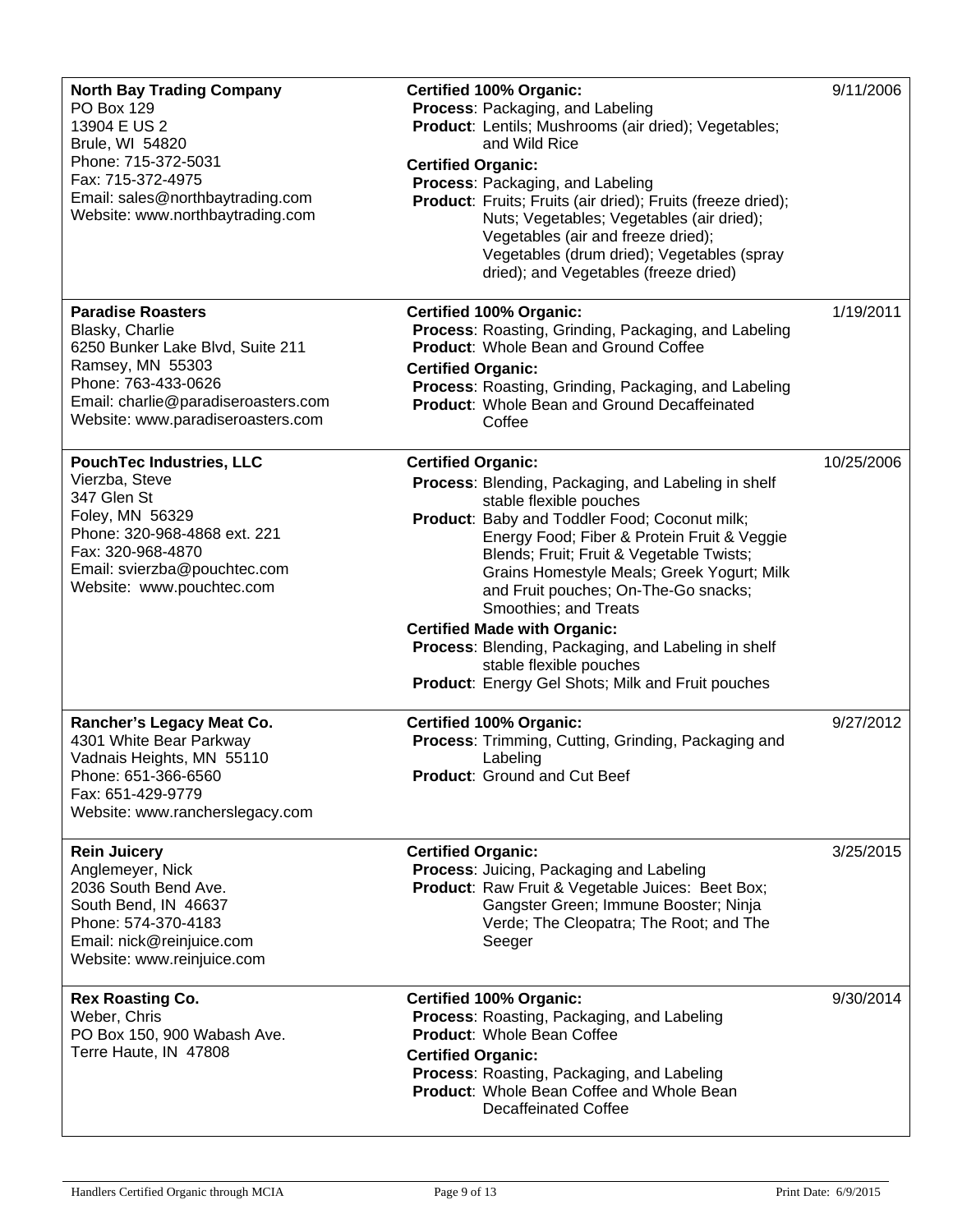| <b>Riverland Ag Corp.</b><br>Donnell, Randy<br>3251 East Highway 101<br>Shakopee, MN 55379                                                                                                                                 | <b>Certified 100% Organic:</b><br><b>Process: Storage and Shipping</b><br>Product: Barley; Oats; and Rye                                                                                                                                                                       | 9/25/2013 |
|----------------------------------------------------------------------------------------------------------------------------------------------------------------------------------------------------------------------------|--------------------------------------------------------------------------------------------------------------------------------------------------------------------------------------------------------------------------------------------------------------------------------|-----------|
| Phone: 952-445-3911<br>Email: rdonnell@riverlandag.com                                                                                                                                                                     |                                                                                                                                                                                                                                                                                |           |
| Sawvell's Seed, Inc.<br>Dahmes, Crystal<br>211 Pine St.<br>Clements, MN 56224<br>Phone: 507-692-2240<br>Fax: 507-692-2835<br>Email: sawvellseed@hotmail.com                                                                | <b>Certified 100% Organic:</b><br>Process: Conditioning, Packaging, Labeling and<br>Storing<br>Product: Barley; Buckwheat; Camelina; Corn; Flax;<br>Oats; Peas (field); Popcorn; Radish; Rye;<br>Soybeans; Triticale; Vetch; Wheat; and<br>Screenings                          | 4/4/2003  |
| Shaktea Kombucha<br>Dowd International, Inc.<br>1013 Southview Drive<br>Fairfield, IA 52556                                                                                                                                | <b>Certified Organic:</b><br>Process: Processing, Bottling, and Labeling<br>Product: Shaktea Kombucha: Ginger Blues; Ginger<br>Blush; Gingerale; Grape Escape; Strawberry<br>Twist; and Tart Cherry                                                                            | 12/10/12  |
|                                                                                                                                                                                                                            | <b>Certified Made with Organic:</b><br>Process: Processing, Bottling, and Labeling<br>Product: Shaktea Kombucha: Mango Tango                                                                                                                                                   |           |
| Soyko International, Inc.<br>In, Jade<br>2493 380th St.<br>Gary, MN 56545<br>Phone: 218-356-8214<br>Cell: 701-793-0785<br>Fax: 218-356-8218<br>Email: office@soykointernational.com<br>Website: www.soykointernational.com | <b>Certified 100% Organic:</b><br>Process: Conditioning, Packaging, Labeling and<br>Storing Grain and Seed<br>Product: Chickling vetch; Soybeans; Wheat; and<br>Screenings                                                                                                     | 3/29/2004 |
| Specialty Java, Inc.<br>208 Industrial Boulevard<br>Waconia, MN 55387                                                                                                                                                      | <b>Certified 100% Organic:</b><br>Process: Roasting, Grinding, Packaging, and Labeling<br>Product: Ground and Whole Bean Coffee<br><b>Certified Organic:</b><br>Process: Roasting, Grinding, Packaging, and Labeling<br>Product: Ground and Whole Bean Decaffeinated<br>Coffee | 9/9/2013  |
| <b>Summit Brewing Company</b><br>910 Montreal Circle<br>St. Paul, MN 55102                                                                                                                                                 | <b>Certified Organic:</b><br>Process: Brewing, Culturing, Bottling, and Labeling<br>Product: Hopvale Organic Ale                                                                                                                                                               | 9/28/2012 |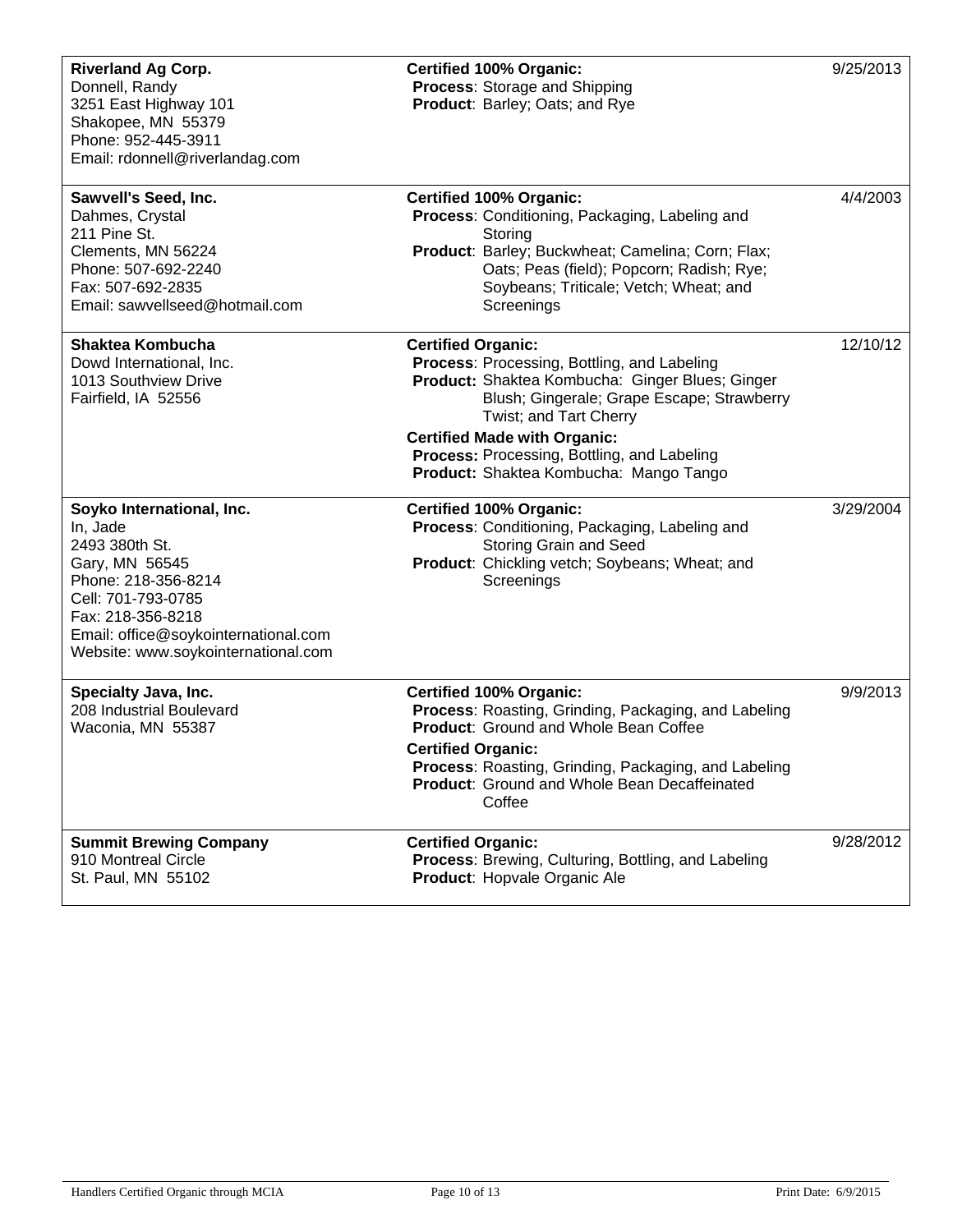| <b>Swanson Health Products</b><br>4075 40 <sup>th</sup> Ave. SW<br>Fargo, ND 58104<br>Phone: 701-356-2700<br>Website: www.swansonvitamins.com                                        | <b>Certified 100% Organic:</b><br>Process: Packaging, and Labeling<br>Product: Acacia Fiber powder; Alfalfa Juice powder;<br>Cocoa powder; Coconut Flour from the<br>Philippines; Freeze Dried Instant Coffee;<br>Matcha Green Tea powder; Old Fashioned<br>Rolled Oats; Thick; Pea Protein powder; and<br>Spirulina Tablets<br><b>Certified Organic:</b><br>Process: Packaging, and Labeling<br>Product: Acai powder; Alfalfa tablets; Freeze Dried<br>Aloe Vera powder; Barley Grass Juice<br>powder; Bioactive Protein Whey powder;<br>Carob powder; Cedar essential oil;<br>Fermented Grass Blend powder; Oat Bran<br>Fiber powder; Oryzatein Brown Rice Protein<br>powder; Psyllium Husk powder; Quinoasure;<br>Soy powder; Sweet Orange essential oil; and<br><b>Wheat Grass tablets</b> | 3/9/2010  |
|--------------------------------------------------------------------------------------------------------------------------------------------------------------------------------------|------------------------------------------------------------------------------------------------------------------------------------------------------------------------------------------------------------------------------------------------------------------------------------------------------------------------------------------------------------------------------------------------------------------------------------------------------------------------------------------------------------------------------------------------------------------------------------------------------------------------------------------------------------------------------------------------------------------------------------------------------------------------------------------------|-----------|
|                                                                                                                                                                                      | <b>Certified Made With Organic:</b><br><b>Process: Packaging, and Labeling</b><br>Product: Klamath Blue-Green Algae tablets; Virgin<br>Avocado Oil softgels; Beet Juice capsules;                                                                                                                                                                                                                                                                                                                                                                                                                                                                                                                                                                                                              |           |
|                                                                                                                                                                                      | Freeze Dried Beet Juice capsules; Coconut<br>Oil softgels; Cold-Pressed; Extra-Virgin Olive<br>Oil softgels; Flaxseed Oil softgels; Flaxseed<br>Oil with High Lignans softgels; Private Label<br>(Doctor's A-Z) Flaxseed Oil with Lignans<br>softgels; Full Spectrum 7 Mushroom<br>Complex capsules; Full Spectrum 14<br>Mushroom Complex capsules; Full Spectrum<br>Turmeric & Black Pepper; Hemp Seed Oil<br>softgels; Opti-Herb Total Health Complex<br>capsules; Raw Super Food with Bio-Active<br>Mushrooms and Enzymes powder; Saffron<br>Extract capsules; Super Berry Blend<br>capsules; Vital Multi for Men tablets; Vital                                                                                                                                                            |           |
|                                                                                                                                                                                      | Multi for Women tablets; and Walnut Oil<br>softgels                                                                                                                                                                                                                                                                                                                                                                                                                                                                                                                                                                                                                                                                                                                                            |           |
| Thorson, Skylar<br>1298 Hwy 105<br>St. Ansgar, IA 50472<br>Email: thorsonsh@gmail.com                                                                                                | <b>Certified 100% Organic:</b><br>Process: Drying, and Storage<br>Product: Barley; Corn; Oats; Soybeans; and Wheat                                                                                                                                                                                                                                                                                                                                                                                                                                                                                                                                                                                                                                                                             | 5/7/2013  |
| <b>Thunderbird Commodities Inc.</b><br>Chisholm, Emily<br>PO Box 217<br>Mahnomen, MN 56557<br>Phone: 218-935-2772<br>Fax: 218-935-2828<br>E-mail: thunderbirdcommodities@hotmail.com | <b>Certified 100% Organic:</b><br>Process: Conditioning, Bulk packaging, Labeling, and<br>Storage<br>Product: For further processing: Barley; Beans<br>(edible); Corn; Corn (blue); Flax; Lentils;<br>Oats; Peas; Rye; Soybeans; Wheat; Wheat<br>Midd Pellets; and Screenings                                                                                                                                                                                                                                                                                                                                                                                                                                                                                                                  | 4/23/2008 |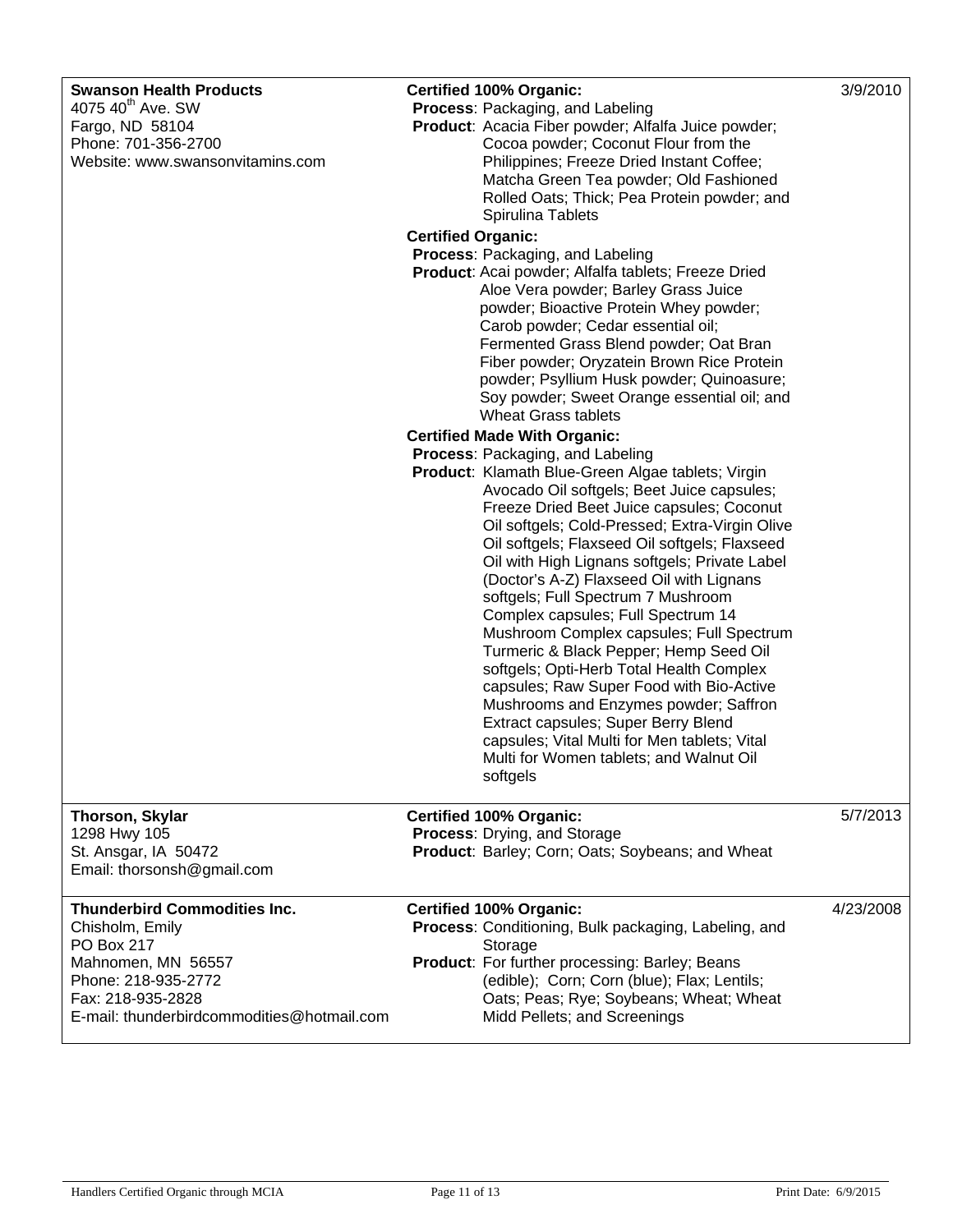| Tony Downs Foods Co.<br>Woods, Tim<br>418 Benzel Avenue<br>Madelia, MN 56062<br>Phone: 507-642-3203, Ext. 1326<br>Cell: 507-236-4485<br>Email: twoods@tonydownsfoods.com                                                                       | <b>Certified Organic:</b><br>Process: Cooking; Packaging and Labeling<br>Product: Canned Chicken Breast Premium Chunk in<br>Water; Fully Cooked Diced Organic Chicken<br>White Meat for further processing; and<br>Cooked Shredded Organic Chicken White<br>Meat for further processing                                                                                                                                                                                                                                                                                     | 11/15/2012 |
|------------------------------------------------------------------------------------------------------------------------------------------------------------------------------------------------------------------------------------------------|-----------------------------------------------------------------------------------------------------------------------------------------------------------------------------------------------------------------------------------------------------------------------------------------------------------------------------------------------------------------------------------------------------------------------------------------------------------------------------------------------------------------------------------------------------------------------------|------------|
| <b>Trailwood Warehouse, LLC</b><br>Courtney, Bob<br>4825 Mustang Circle<br>Mounds View, MN 55112<br>Phone: 763-783-2000<br>Cell: 651-353-9565<br>Fax: 763-783-2050<br>Email: bcourtney@thetysoncompanies.com<br>Website: thetysoncompanies.com | Process: Warehousing and Distribution<br>Product: 100% Organic, Organic, and Made with<br>Organic packaged products<br><b>Certified Organic:</b><br>Process: Relabeling, Warehousing and Distribution<br>Product: Cocoa Powder Alkalized 10/12 Gold; Cocoa<br>Powder Alkalized 20/22 Gold; Cocoa Powder<br>Natural 10/12 Gold; Honey (light amber);<br>Potato Starch; Potato Starch Pregel; Soy<br>Lecithin Liquid; Sunflower Lecithin Liquid;<br>Tapioca Dextrose; Tapioca Native Starch;<br>Tapioca Starch Pre-Gel; and Wheat Free<br><b>Tamari Spray Dried Soy Sauce</b> | 11/30/2009 |
| <b>True Dough</b><br>1228 Atwood Lane<br>Stillwater, MN 55082                                                                                                                                                                                  | <b>Certified Organic:</b><br>Process: Mixing, Packaging, and Labeling<br>Product: Gluten Free Flatbread; Italian Herb with<br>Roasted Garlic Gluten Free Flatbread; Italian<br>Herb Style Pizza Dough; Original Style Pizza<br>Dough; Spicy 3- Pepper Pizza Dough;<br>Whole Grain Pizza Dough; and Whole Wheat<br>Pizza Dough                                                                                                                                                                                                                                               | 1/20/2015  |
| <b>True Stone Coffee Roasters</b><br>Olson, Bruce<br>2325 Endicott St., #207W<br>St. Paul, MN 55114<br>Phone: 651-645-1729<br>Fax: 651-645-1796<br>Email: bruce@truestonecoffee.com<br>Website: truestonecoffee.com                            | <b>Certified 100% Organic:</b><br>Process: Roasting, Grinding, Packaging, and Labeling<br>Product: Ground and Whole Bean Coffee<br><b>Certified Organic:</b><br>Process: Roasting, Grinding, Packaging, and Labeling<br>Product: Ground and Whole Bean Decaffeinated<br>Coffee                                                                                                                                                                                                                                                                                              | 7/16/2004  |
| <b>UP Coffee Roasters</b><br>1901 Traffic St. NE<br>Minneapolis, MN 55413<br>Phone: 612-728-7208<br>Website: upcoffeeroasters.com                                                                                                              | <b>Certified 100% Organic:</b><br>Process: Roasting, Packaging, Grinding, and Labeling<br><b>Product: Whole Bean Coffee</b><br><b>Certified Organic:</b><br>Process: Roasting, Packaging, Grinding, and Labeling<br>Product: Whole Bean Decaffeinated and Flavored<br>Coffee                                                                                                                                                                                                                                                                                                | 7/11/2005  |
| <b>Wayzata Bay Spice Company</b><br>Bunting, Jay<br>12820 Main Street, PO Box 334<br>Rogers, MN 55374<br>Phone: 763-428-5851<br>Fax: 763-428-5583<br>Email: wbspice@wbspice.com<br>Website: www.wbspice.com                                    | <b>Certified 100% Organic:</b><br>Process: Blending, Packaging, and Labeling<br>Product: Basil; Bay leaves; Cayenne; Chili powder;<br>Chipotle (ground); Cinnamon (ground);<br>Coriander (ground); Cumin (ground); Curry<br>powder (sweet); Dill weed; Oregano;<br>Peppercorns (black, white); Rosemary<br>(whole); Sage (rubbed); and Thyme                                                                                                                                                                                                                                | 5/31/2006  |